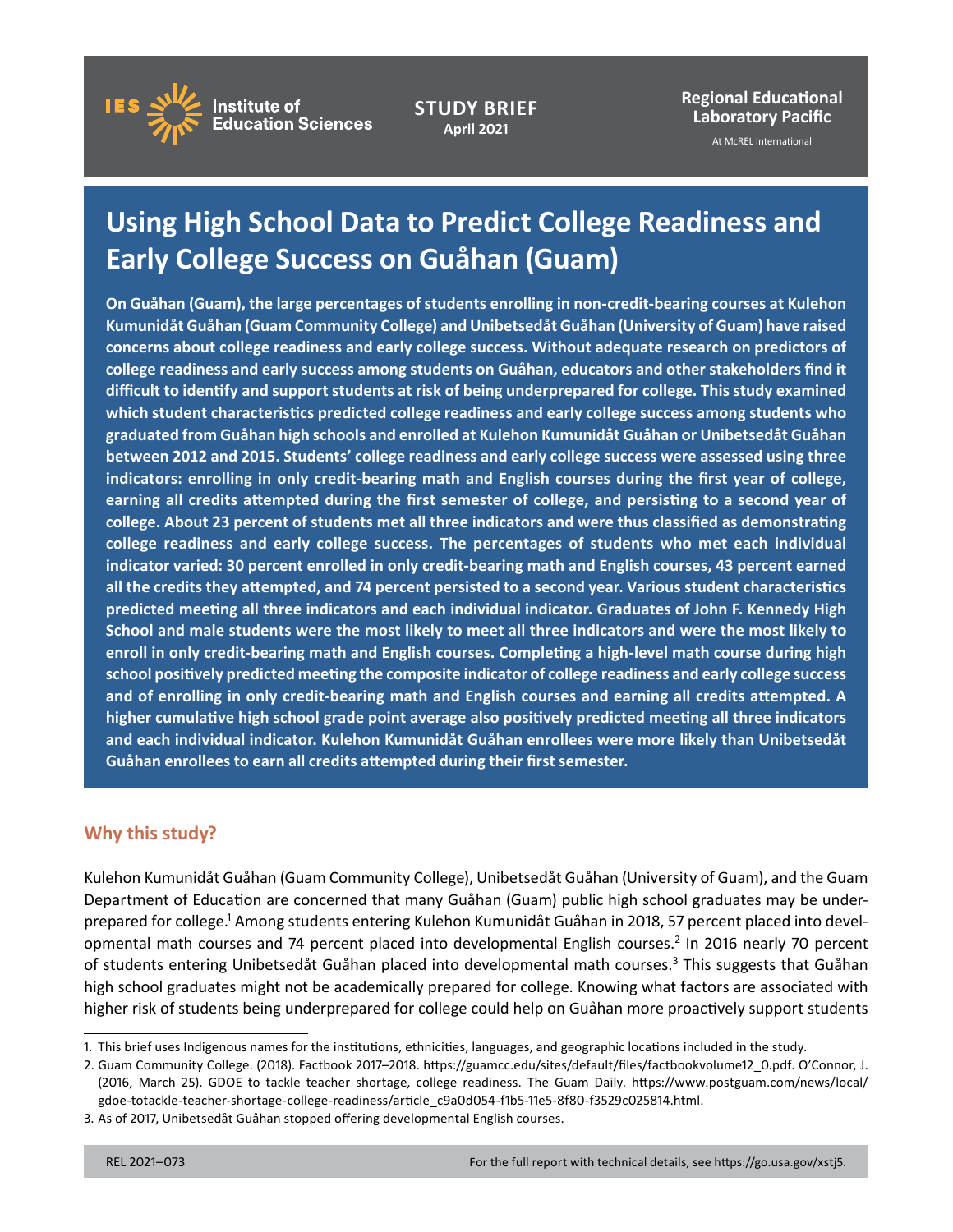before they face the challenges of college. This study's findings could inform ongoing or new policies and practices to support the college readiness and early college success of Guåhan students.

# **What was studied and how?**

 assessed using three research-based indicators: enrolling in only credit-bearing math and English courses during The study examined predictors of college readiness and early college success among students who graduated from Guåhan public high schools between spring 2012 and spring 2015 and enrolled at either Kulehon Kumunidåt Guåhan or Unibetsedåt Guåhan between fall 2012 and fall 2015. College readiness and early college success were the first year of college, earning all credits attempted during the first semester of college, and persisting to a second year of college.<sup>4</sup> The study examined each indicator individually as well as a composite indicator comprising all three. Students who met the composite indicator were classified as demonstrating college readiness and early college success. The final analytic sample included 1,266 first-time, degree-seeking students.

Three research questions guided the study:

- 1. What percentage of students demonstrated college readiness and early college success by meeting the study's composite indicator, and what percentage met each individual indicator?
- 2. How did students' demographic and academic preparation characteristics predict their college readiness and early college success, after other student demographic characteristics, academic preparation characteristics, and college attended were controlled for?
- 3. How did the college that students attended predict their college readiness and early college success, after student demographic and academic preparation characteristics were controlled for?

The Guam Department of Education, Kulehon Kumunidåt Guåhan, and Unibetsedåt Guåhan provided data for the study, and analyses were conducted across students from Kulehon Kumunidåt Guåhan and Unibetsedåt Guåhan. The study team calculated descriptive statistics to determine the percentage of students who met the composite indicator and each individual indicator of college readiness and early college success. In addition, the study team ran four logistic regression models and calculated predicted probabilities to describe which student characteristics predicted meeting each indicator of interest. Group differences for statistically significant findings are classified as minor when the difference in the probabilities of meeting an outcome was smaller than 5 percentage points and major when the difference was 5 percentage points or greater.

# **Findings**

• **Fewer than one-fourth of graduates of Guåhan public high schools who enrolled in Kulehon Kumunidåt Guåhan or Unibetsedåt Guåhan between fall 2012 and fall 2015 met the composite indicator of college readiness and early college success.** The percentage of students who met individual indicators varied. About 30 percent of students enrolled in only credit-bearing math and English courses during their first year of college, 43 percent earned all credits attempted in their first semester of college, and 74 percent persisted to a second year of college (figure 1).

 Polikoff, M. S. (2012). Measuring academic readiness for college. *Educational Policy, 26*(3), 394–417. [https://doi.org/10.1177/0895904](https://doi.org/10.1177/0895904811400410) 4. Hein, V., Smerdon, B., & Sambolt, M. (2013). Predictors of postsecondary success. American Institutes for Research. Porter, A. C., & [811400410.](https://doi.org/10.1177/0895904811400410) Stephan, J. L., Davis, E., Lindsay, J., & Miller, S. (2015). *Who will succeed and who will struggle? Predicting college readiness with Indiana's student information system* (REL 2015–078). U.S. Department of Education, Institute of Education Sciences, National Center for Education Evaluation and Regional Assistance, Regional Educational Laboratory Midwest. <http://ies.ed.gov/ncee/edlabs>.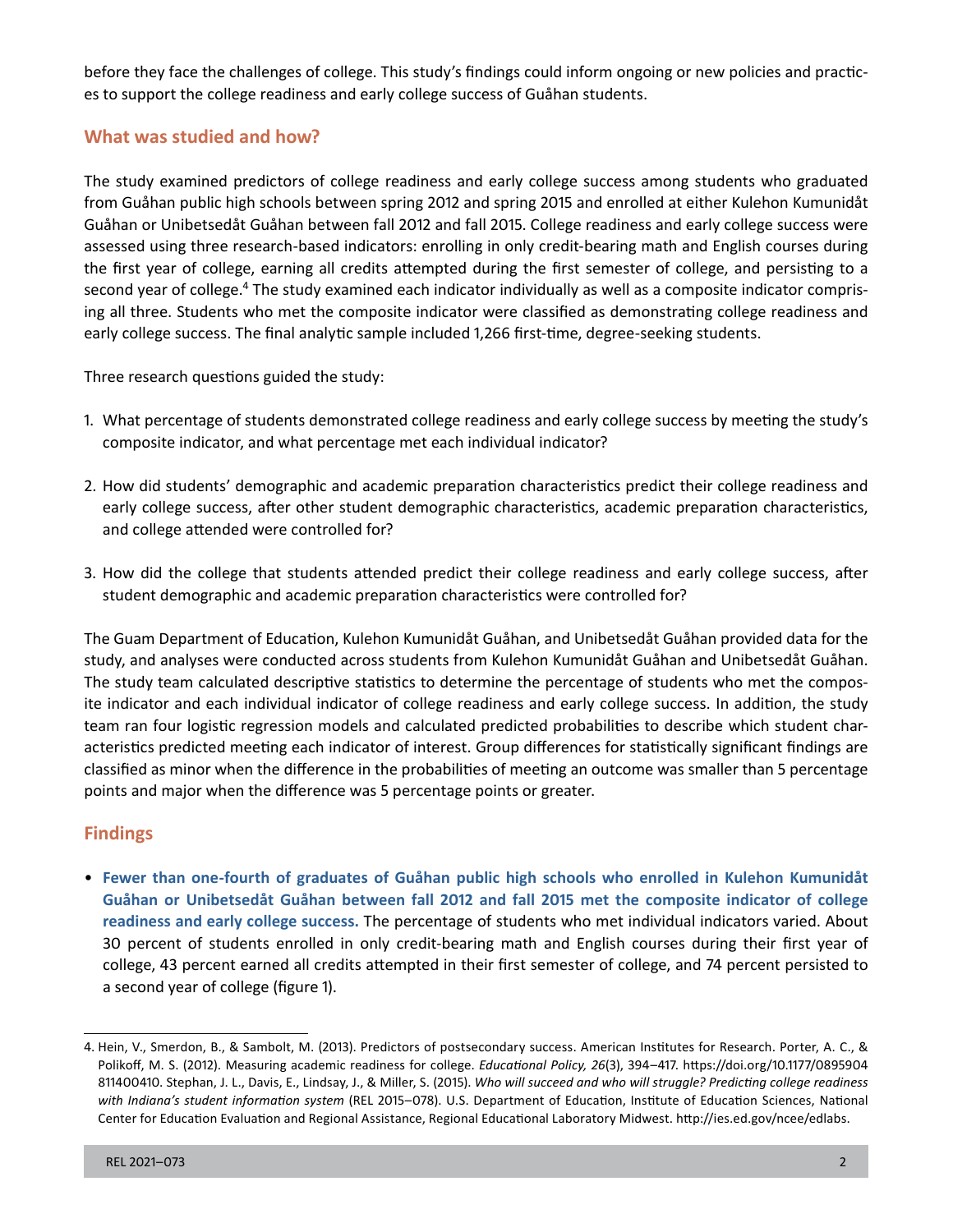**Figure 1. About 23 percent of students of Guåhan public high schools who enrolled in Kulehon Kumunidåt Guåhan or Unibetsedåt Guåhan between fall 2012 and fall 2015 met the composite indicator of college readiness and early college success, and the percentages who met each individual indicator varied** 



Note: *n* = 1,226.

Source: Authors' calculations based on data from Kulehon Kumunidåt Guåhan and Unibetsedåt Guåhan.

- • **Graduates of John F. Kennedy High School were more likely than graduates of other high schools to meet the composite indicator of college readiness and early college success and to enroll in only credit-bearing math and English courses.** Graduates of John F. Kennedy High School had a 20 percent probability of meeting the composite indicator, after other characteristics were accounted for, compared with 11–16 percent for graduates of other high schools. The difference in the probability between graduates of John F. Kennedy High School and graduates of Simon Sanchez High School is classified as minor. The differences in probability between graduates of John F. Kennedy High School and graduates of the other high schools are classified as major. In addition, graduates of John F. Kennedy High School had a 49 percent probability of enrolling in only credit-bearing math and English courses during their first year of college compared with 29–37 percent for graduates of other high schools. The differences in probability between graduates of John F. Kennedy High School and graduates of other high school are classified as major.
- • **Students who completed a high-level math course during high school were more likely than other students to meet the composite indicator of college readiness and early college success, to enroll in only credit-bearing math and English courses during the first year of college, and to earn all credits attempted during the first semester of college.** Students who completed a high-level math course during high school had a 24 percent probability of meeting the composite indicator of college readiness and early college success, after other characteristics were accounted for, compared with 8 percent for students who did not complete a high-level math course. Students who completed a high-level math course had a 51 percent probability of enrolling in only credit-bearing math and English courses during their first year of college and a 76 percent probability of earning all credits attempted during their first semester of college, while students who did not complete a high-level math course had a 25 percent probability of enrolling in only credit-bearing courses and a 54 percent probability of earning all credits attempted. The differences in probability are classified as major.
- • **Students with higher cumulative high school grade point averages were more likely than students with lower early college success.** Students with a cumulative high school grade point average of 4.50 had an 83 percent probability of meeting the composite indicator, after other characteristics were accounted for, compared with **grade point averages to meet the composite indicator and each individual indicator of college readiness and**